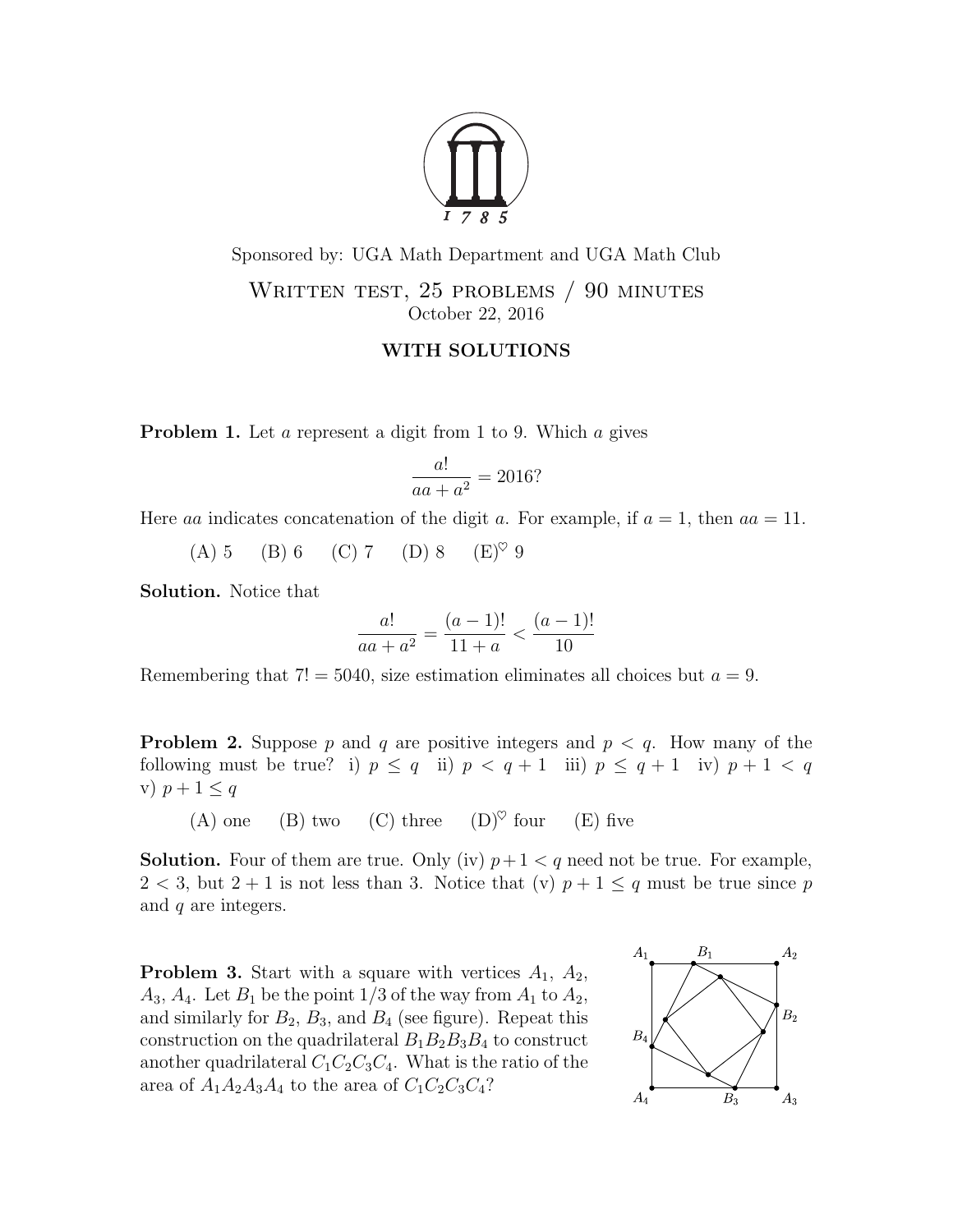(A) 4 (B)  $\frac{9}{5}$  (C)<sup> $\heartsuit$ </sup>  $\frac{81}{25}$  (D)  $\frac{9}{4}$  (E) 9

**Solution.** Suppose the original square has side length 3, so that, for example,  $A_1B_1 =$ 1 and  $B_1A_2 = 2$ . Then  $A_1A_2A_3A_4$  has area 9 and  $B_1B_2B_3B_4$  has area 5 (this relies on the Pythagorean theorem and the fact that  $B_1B_2B_3B_4$  is a square). So the ratio of the first area to the third area is  $(9/5)^2 = 81/25$ .

<span id="page-1-0"></span>**Problem 4.** What is the 100th digit in the decimal expansion of  $\frac{1}{7}$ ?

(A) 0 or 9 (B) $^{\circ}$  1 or 8 (C) 2 or 7 (D) 3 or 6 (E) 4 or 5

**Solution.** A little long division shows that  $\frac{1}{7} = 0.\overline{142857}$ , with period 6. So the 100th digit is the same as the 100 mod  $6 = 4$ th digit, which is 8.

Problem 5. What are the leftmost 3 digits of

142857143 · 121935032 ? (A) 168 (B) 171 (C) 172 (D) 173 (E)<sup> $\heartsuit$ </sup> 174

Solution. You could just start multiplying, but that's tedious, since the usual multiplication algorithm computes the digits from right to left. Instead try to recognize the number 142857143. You should have noticed in Problem [4](#page-1-0) that  $1/7 = 0.\overline{142857}$ , so that 142857143 is close to  $10^9/7$ ; in fact, it is exactly

$$
10^9 + 1 = \frac{1000000001}{7}.
$$

So the product you're trying to compute is

$$
\frac{1000000001}{7} \cdot 121935032 = \frac{121935032121935032}{7}.
$$

Now start long division — an algorithm that computes digits left to right !

$$
\begin{array}{r} 174 \dots \\ 7)1219 \dots \\ \underline{7} \\ 51 \\ \underline{49} \\ 29 \end{array}
$$

Problem 6. Compute

$$
\frac{1}{\sqrt{0} + \sqrt{2}} + \frac{1}{\sqrt{1} + \sqrt{3}} + \frac{1}{\sqrt{2} + \sqrt{4}} + \dots + \frac{1}{\sqrt{2014} + \sqrt{2016}}.
$$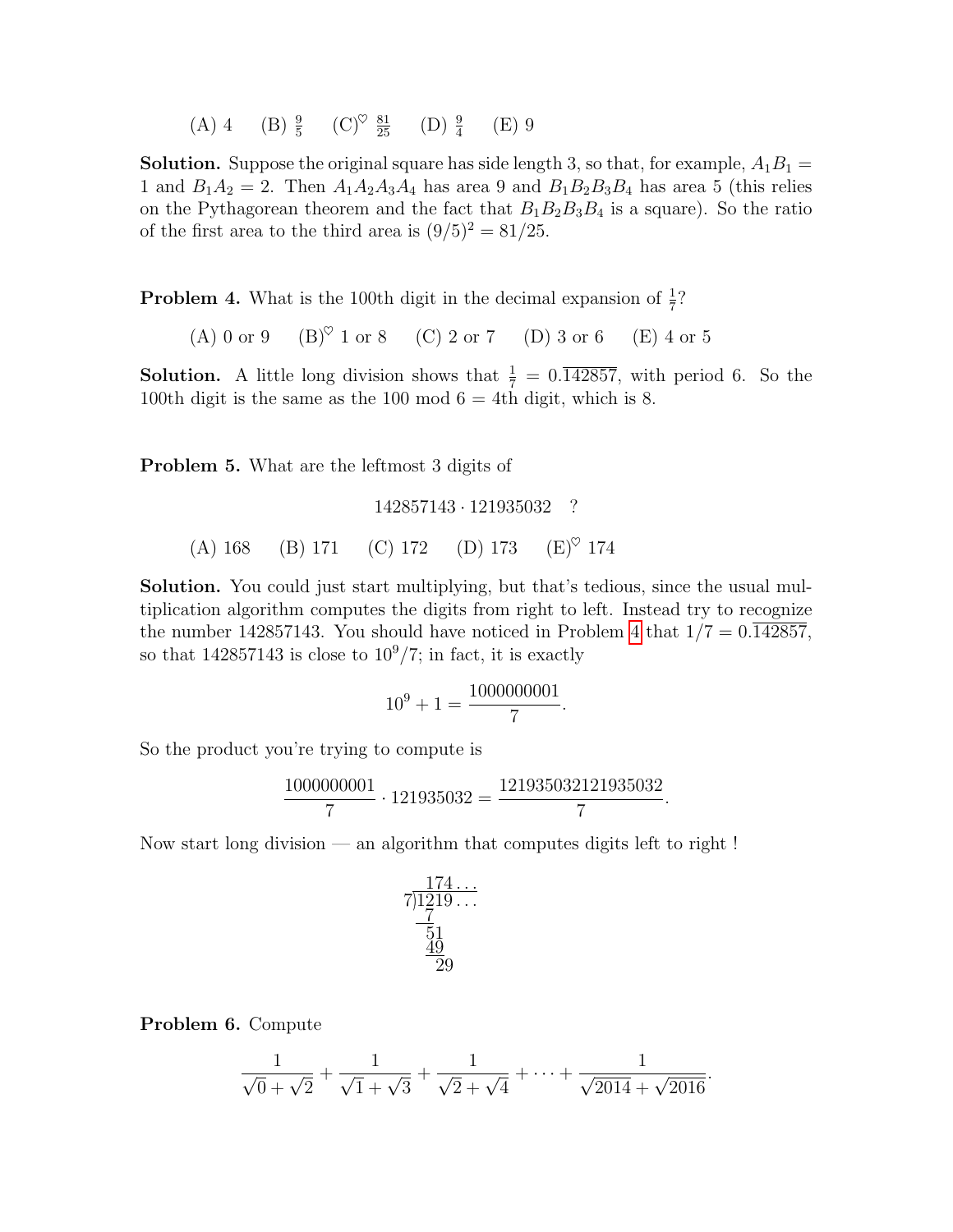(A) 
$$
\frac{\sqrt{2016}}{2}
$$
 (B)  $\frac{\sqrt{2016} + \sqrt{2015}}{2}$  (C)  $\frac{\sqrt{2016} + \sqrt{2014}}{2}$   
(D)  $\frac{\sqrt{2016} + \sqrt{2015} - \sqrt{2014}}{2}$  (E)<sup>°</sup>  $\frac{\sqrt{2016} + \sqrt{2015} - 1}{2}$ 

**Solution.** Since  $\frac{1}{\sqrt{n}+\sqrt{n+2}}$  =  $\sqrt{n+2}-\sqrt{n}$  $\frac{2-\sqrt{n}}{2}$ , we have that

$$
\sum_{n=0}^{2014} \frac{1}{\sqrt{n} + \sqrt{n+2}} = \frac{1}{2} \left( \sum_{n=0}^{2014} \sqrt{n+2} - \sum_{n=0}^{2014} \sqrt{n} \right);
$$

in this last difference between sums, everything cancels except  $(\sqrt{2015} + \sqrt{2016})$  – in this last difference between sun<br>  $(\sqrt{0} + \sqrt{1}) = \sqrt{2016} + \sqrt{2015} - 1.$ 

Problem 7. The roots of the 6th degree polynomial

$$
x^{6} - 19x^{5} + 145x^{4} - 565x^{3} + 1174x^{2} - 1216x + 480
$$

are 1, 2, 3, 4, 5, one of which occurs with multiplicity 2. Which one?

(A) 1 (B) 2 (C) 3 (D)<sup> $\heartsuit$ </sup> 4 (E) 5

Solution. There are two simple facts that could be used here:

- (a) The sum of the roots of a degree n polynomial with leading coefficient 1 is the negative of the coefficient of  $x^{n-1}$ .
- (b) The product of the roots of a degree n polynomial with leading coefficient 1 is  $(-1)^n$  times the constant term.

To see why these are true, call the roots  $r_1, \ldots, r_n$  and try to determine the degree  $n-1$  and constant terms of

$$
(x-r_1)(x-r_2)\cdots(x-r_n).
$$

In this case, we know five roots,  $1, 2, 3, 4, 5$ , and want to know the sixth root r. So (a) gives

$$
1 + 2 + 3 + 4 + 5 + r = 19,
$$

while (b) gives

 $1 \cdot 2 \cdot 3 \cdot 4 \cdot 5 \cdot r = 480.$ 

Solving either of the two equations gives  $r = 4$ .

**Problem 8.** How many numbers  $n, 0 < n < 10^5$ , have the property that any permutation of their digits is divisible by 5?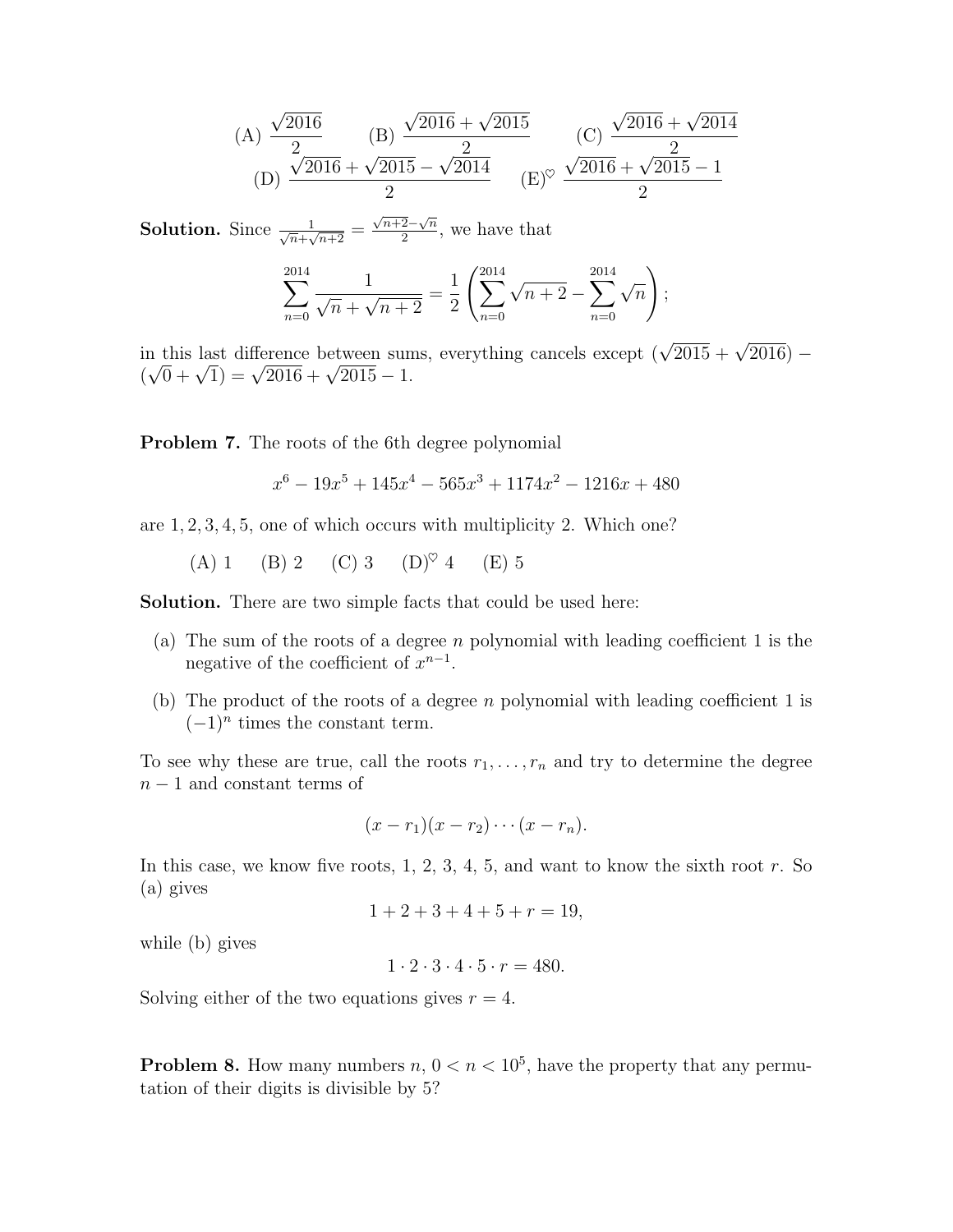(A) 4 (B) 5 (C)<sup> $\heartsuit$ </sup> 31 (D) 83 (E) 1999

**Solution.** If n is such a number, the only digits allowed for n are 0 and 5. Since n has at most 5 digits, we have  $2^5 - 1 = 31$  choices for n. (We have to subtract 1 because not every digit can be zero.)

**Problem 9.** If you know P is closer to  $(3, 1)$  than to  $(1, 3)$  and closer to  $(2, 4)$  than to  $(4, 6)$ , and closer to  $(3, 2)$  than to  $(3, 0)$ , what is the area of the region in which P is constrained to lie?

 $(A)^\heartsuit$  9 (B) 18 (C) 27 (D) 0, because there is no such point P  $(E)$   $\infty$ , because the region is unbounded

Solution. The set of points equidistant between two points  $A, B$  is the perpendicular bisector of the segment AB. So the points equidistant from  $(3, 1)$  and  $(1, 3)$  lie on the line  $y = x$ . Since P is closer to  $(3, 1)$ , it must lie below/to the right of this line. Similarly, P must be below/to the left of the line  $y = -x + 8$ , and above  $y = 1$ . A quick sketch of these lines shows that P lies in a triangular region with base 6 and height 3, so  $A = 9$ .



Problem 10. Four friends go on vacation, each to a different location. Each sends a postcard to two friends, chosen at random from the three others with equal probability. What is the probability that each one gets postcards from the same two friends she sent postcards to?

(A) 0 (B) 
$$
\frac{1}{81}
$$
 (C)<sup>°</sup>  $\frac{1}{27}$  (D)  $\frac{1}{8}$  (E)  $\frac{1}{6}$ 

Solution. Call the friends 1, 2, 3, and 4, and assume 1 sends postcards to 2 and 4, denoted symbolically by  $1 \rightarrow (2, 4)$ . Then 2, 3, 4 each have 3 options (e.g.,  $2 \rightarrow (1, 3)$ ,  $2 \rightarrow (1, 4), 2 \rightarrow (3, 4)$ . So there are 27 possible outcomes. Of these, only 1 has the desired result, namely

$$
1 \to (2, 4), \n2 \to (1, 3), \n3 \to (2, 4), \n4 \to (1, 3).
$$

This can also be represented by a graph: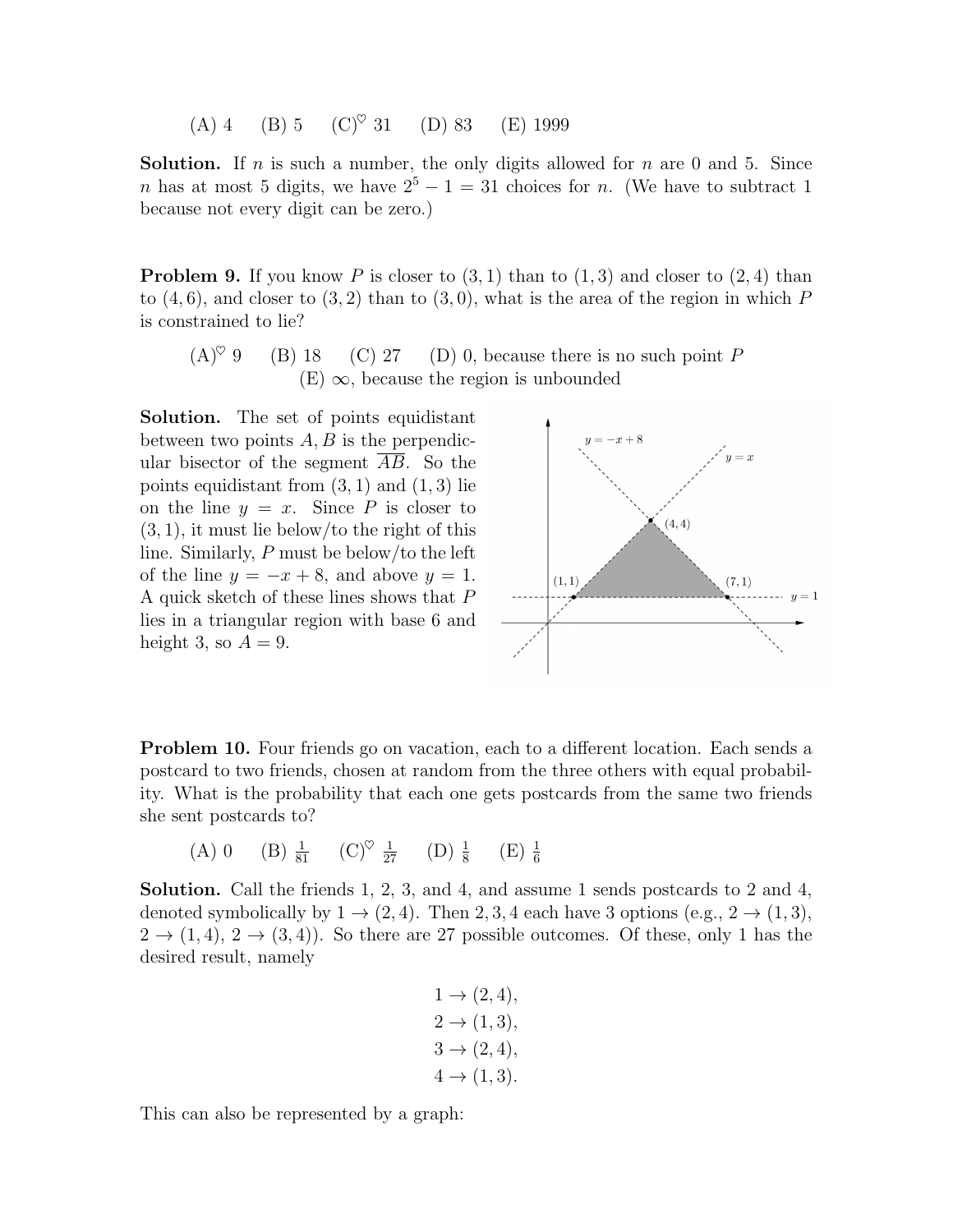

Problem 11. Seven friends go on vacation, each to a different location. Each sends a postcard to three of the friends, chosen at random from the six others with equal probability. What is the probability that each one gets postcards from the same three friends he sent postcards to?

$$
(A)^{\heartsuit} 0
$$
 (B)  $\frac{1}{\binom{6}{3}^4}$  (C)  $\frac{1}{\binom{6}{3}^3}$  (D)  $\frac{1}{6^3}$  (E)  $\frac{1}{6!}$ 

Solution. If you try to draw a graph to represent this situation, you'll find that you can't. There would be 7 vertices (friends), and two vertices will be connected by an edge if the corresponding friends exchange postcards. So each vertex has degree 3, for a total degree of 21. But the total degree of a graph is always even — it's twice the number of edges ! So there's no way for the friends to exchange postcards in the desired way.

**Problem 12.** There are 100 lockers in a row, labelled 1-100, and all the doors are initially closed. One hundred mischievous students begin opening and closing doors: the first student opens every door; the second closes every other door, beginning with the first;  $\dots$ , the *n*th student changes the status of every *n*th door, beginning with the first. How many of the doors will be open after the 100th student finishes?

(A) 1 (B)♥ 9 (C) 10 (D) 11 (E) 50

**Solution.** Notice that the *n*th student changes the status of doors  $\#1$ ,  $n+1$ ,  $2n+1$ ,  $\ldots$ ,  $kn+1$ . So the number of times that door N changes equals the number of times  $N = kn + 1$ , i.e.,  $N - 1 = kn$ . If  $N = 1$ , this happens 100 times, once for each of the 100 students, and so door 1 ends up closed. For  $N > 1$ , door N will end up open precisely when  $N-1$  has an odd number of factors. Since every factor a of  $N-1$  has a "partner"  $b = \frac{N-1}{a}$  $\frac{-1}{a}$ , we see that  $N-1$  has an even number of factors **unless**  $N-1$ is the square of a positive integer, i.e.,  $N-1=1,4,9,\ldots,81$ . So 9 locker doors are open: # 2, 5, 10, 17, 26, 37, 50, 65, 82.

<span id="page-4-0"></span>**Problem 13.** In a scalene triangle with side lengths  $a < b < c$  opposite angles  $\alpha < \beta < \gamma$ , which of the following is largest?

(A)  $\frac{a}{\sin \alpha}$  (B)  $\frac{b}{\sin \beta}$  (C)  $\frac{c}{\sin \gamma}$  (D) the diameter of the circumscribed circle  $(E)^\heartsuit$  those are all the same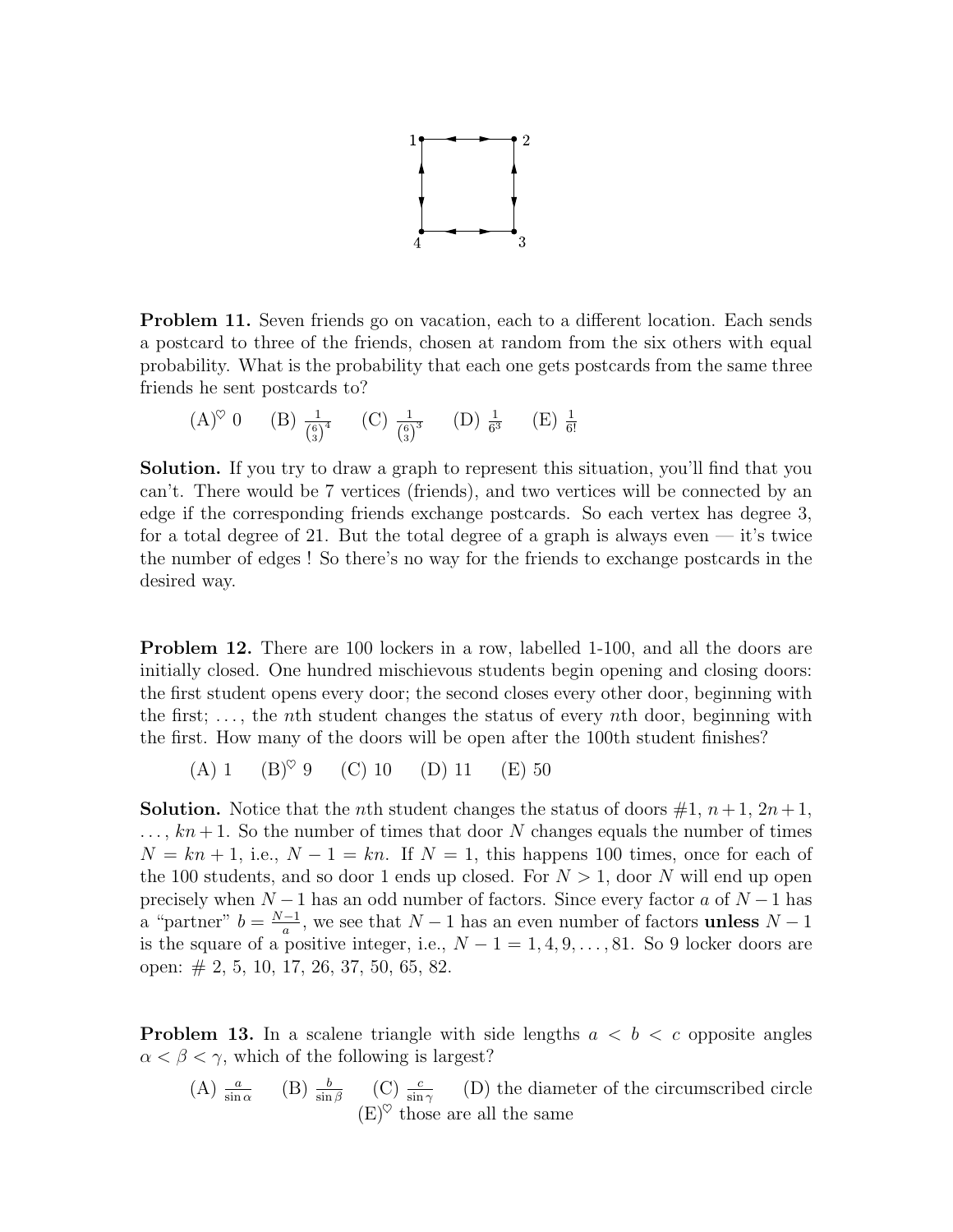Solution. The law of sines says that the first three are the same. Any time the same number shows up in three different ways, you should look for a geometric meaning. We claim that the common number  $a/\sin \alpha = b/\sin \beta = c/\sin \gamma$  is the diameter of the circumscribed circle. To see this, draw the circumscribed circle, then draw the angle from the center to two of the vertices. This angle is twice the corresponding angle in the triangle (first figure). Bisect the double angle (second figure).



Then  $\sin \alpha = \frac{a/2}{r}$  $\frac{7^2}{r}$ , so  $2r = a/\sin \alpha$ .

Problem 14. A circle of radius 1 rolls without slipping inside a circle of radius 2. If  $P$  is a point on the circumference of the smaller circle, what is the shape of the path that P traces as the inner circle rolls?





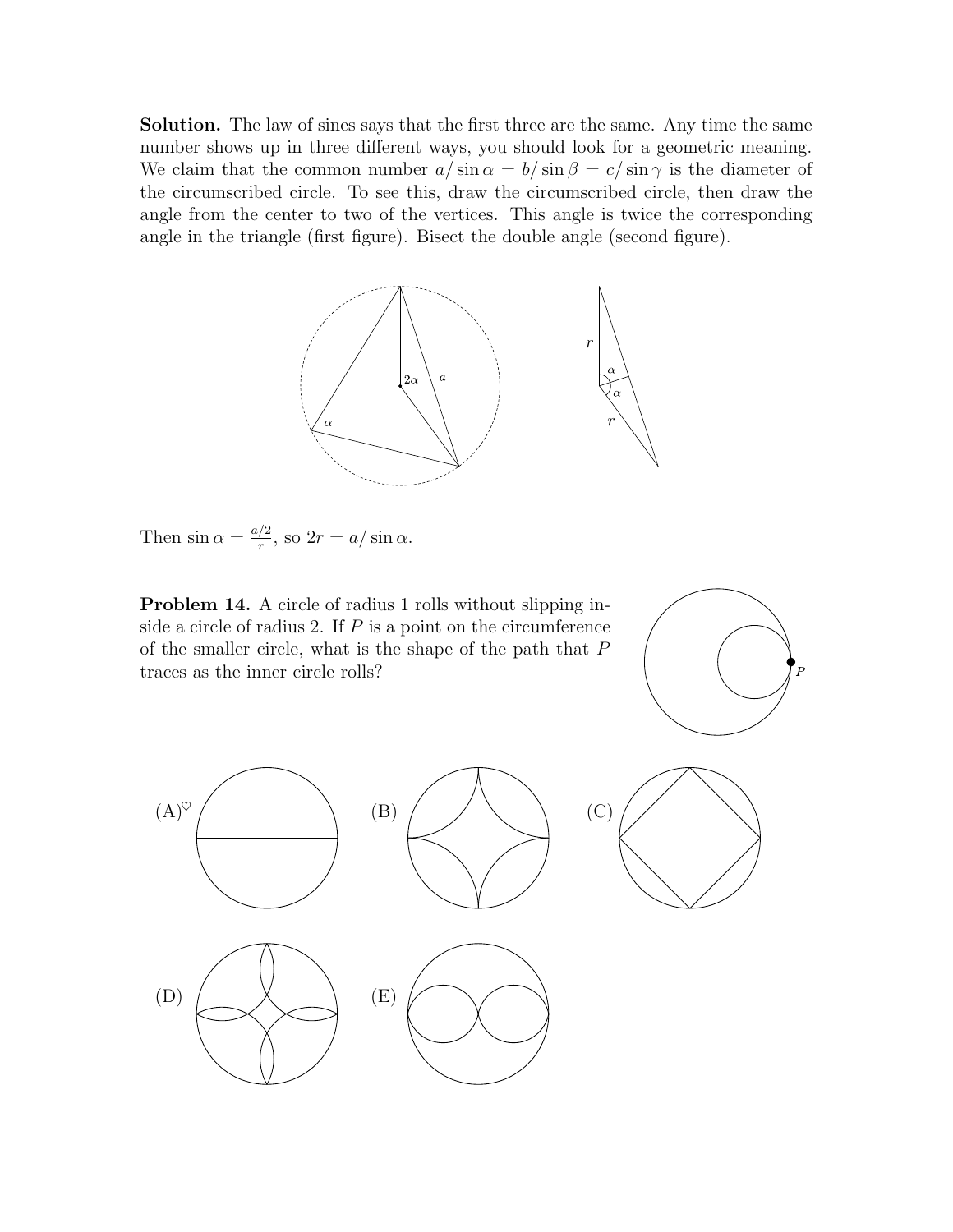Solution. Consider the situation after the inner circle has rolled a short distance, so that the angle formed by its center,  $C$ , the center  $O$  of the larger circle, and the original location  $P'$  of P is  $\theta$ . The arc length on the circle of radius 2 is  $2\theta$ , so the circle of radius 1 has rolled along its circumference a length 2 $\theta$ . So P has turned through an angle 2 $\theta$  clockwise from the horizontal. Since the smaller circle is rolling on a circle, it has also turned through an angle θ counterclockwise, so P has turned net θ radians clockwise from the horizontal. Now see the diagram. (Note that P clearly passes through the center of the larger circle, so you can easily eliminate  $b, c$ , and  $d$ .)



**Problem 15.** Suppose x and y are two-digit numbers with the property that  $\frac{1}{x} = 0.\overline{0y}$ and  $\frac{1}{y} = 0.\overline{0x}$ . (For example, if  $x = 12$ , then  $\frac{1}{y} = 0.\overline{012} = 0.012012012...$ ) What is  $x + y$ ?

 $(A)^\heartsuit$  64 (B) 70 (C) 120 (D) There is more than one pair.  $(E)$  There are no such x and y.

**Solution.**  $\frac{1}{x} = 0.\overline{0y} = \frac{y}{999} \Rightarrow xy = 999$ , so 999 must factor as a product of 2 two-digit numbers. Since  $999 = 3^3 \cdot 27$ , the unique such factorization is  $999 = 27 \cdot 37$ , and so  $x + y = 27 + 37 = 64.$ 

**Problem 16.** Two angles  $\alpha$  and  $\beta$  are chosen in the first quadrant as shown, together with a circle of radius 1. P lies on the circle, and  $PQ \perp OQ$ . What is the vertical distance between P and Q?



(A)  $\sin(\beta)$  (B)  $\sin(\alpha+\beta)$  (C)  $\sin(\beta-\alpha)$  (D)<sup> $\heartsuit$ </sup>  $\sin(\beta)\cos(\alpha)$  (E)  $\sin(\alpha)\cos(\beta)$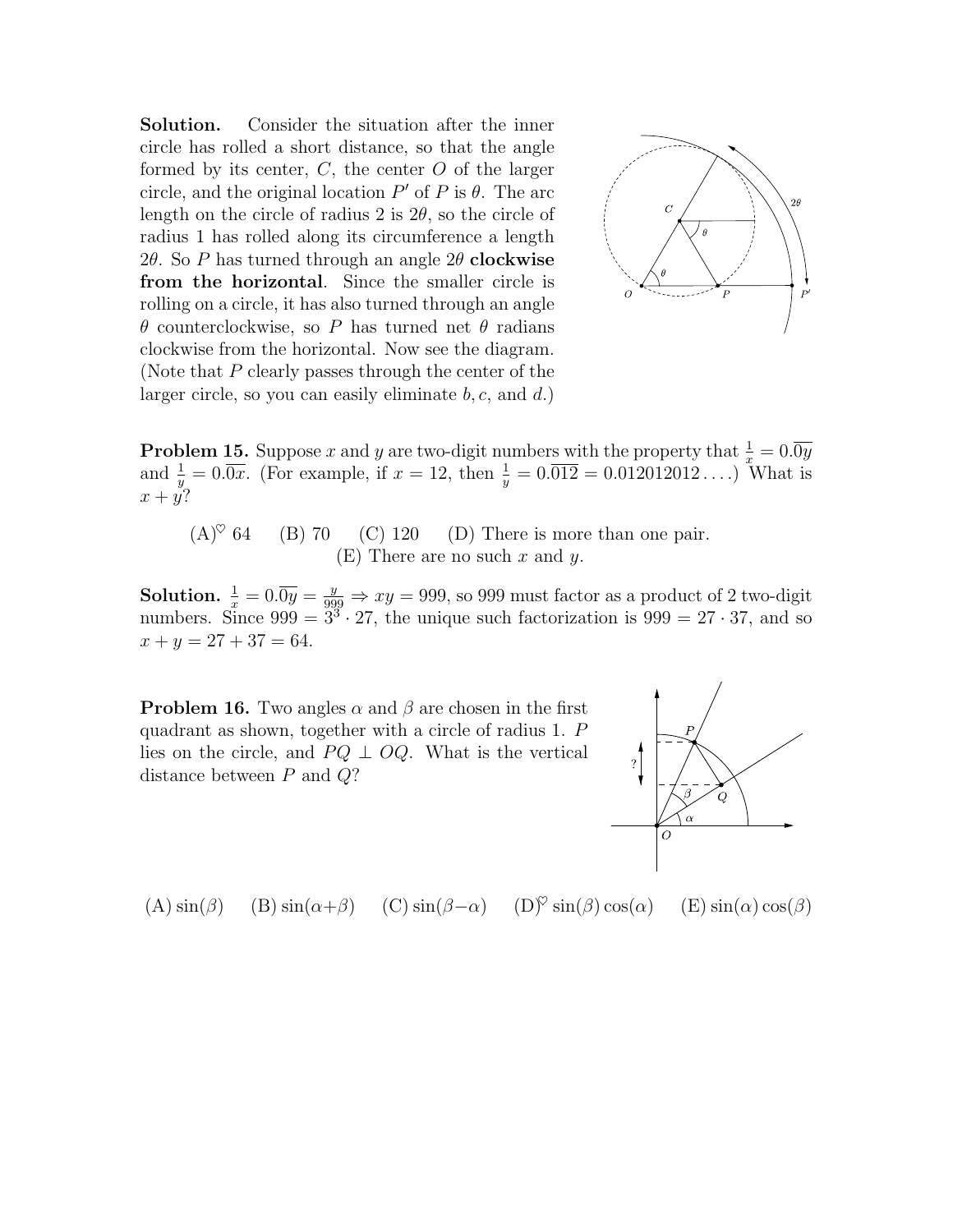**Solution.** Draw the auxiliary triangle  $PQR$ . Notice that the angle at Q is  $\alpha$ , and the hypotenuse  $PQ$  is  $\sin(\beta)$ . So  $\cos(\alpha) = \frac{QR}{PQ} = \frac{QR}{\sin(\beta)}$  $\frac{QR}{\sin(\beta)}$ , so  $QR = \cos(\alpha) \sin(\beta)$ .

Why is this interesting? This is half of the proof of the addition formula for sine. If you also find the height of Q above the x-axis (it's  $cos(\beta) sin(\alpha)$ ), then the sum

$$
\cos(\beta)\sin(\alpha) + \cos(\alpha)\sin(\beta)
$$



is the height of P above the x-axis — i.e.,  $\sin(\alpha + \beta)$ .



<span id="page-7-0"></span>Problem 17. Consider two equal squares of side length 10. Assume a vertex of one of the two squares coincides with the center of the other square. What is the area of the intersection of these squares?

 $(A) \frac{100}{3}$ 2  $(D)^\heartsuit$  25 (E)  $8\sqrt{2}$ .



**Solution.** In the figure,  $\triangle ADE$  is congruent to triangle  $\triangle ABC$ . This is intuitively plausible; to get a proof going, notice that angles DAE and BAC are both complementary to angle  $CAD$ , while angle  $ABC$  and angle  $ADE$ both measure 45◦ . This is already enough to show  $\triangle ADE$  is similar to  $\triangle ABC$  — but since AB and AD have the same length, the triangles are in fact congruent. It follows that the area of the shaded region is the same as the area of triangle  $ABD$ , which is  $\frac{1}{2} \cdot 10 \cdot 5 = 25$ .

Note that our solution shows the answer is independent of the length of CD !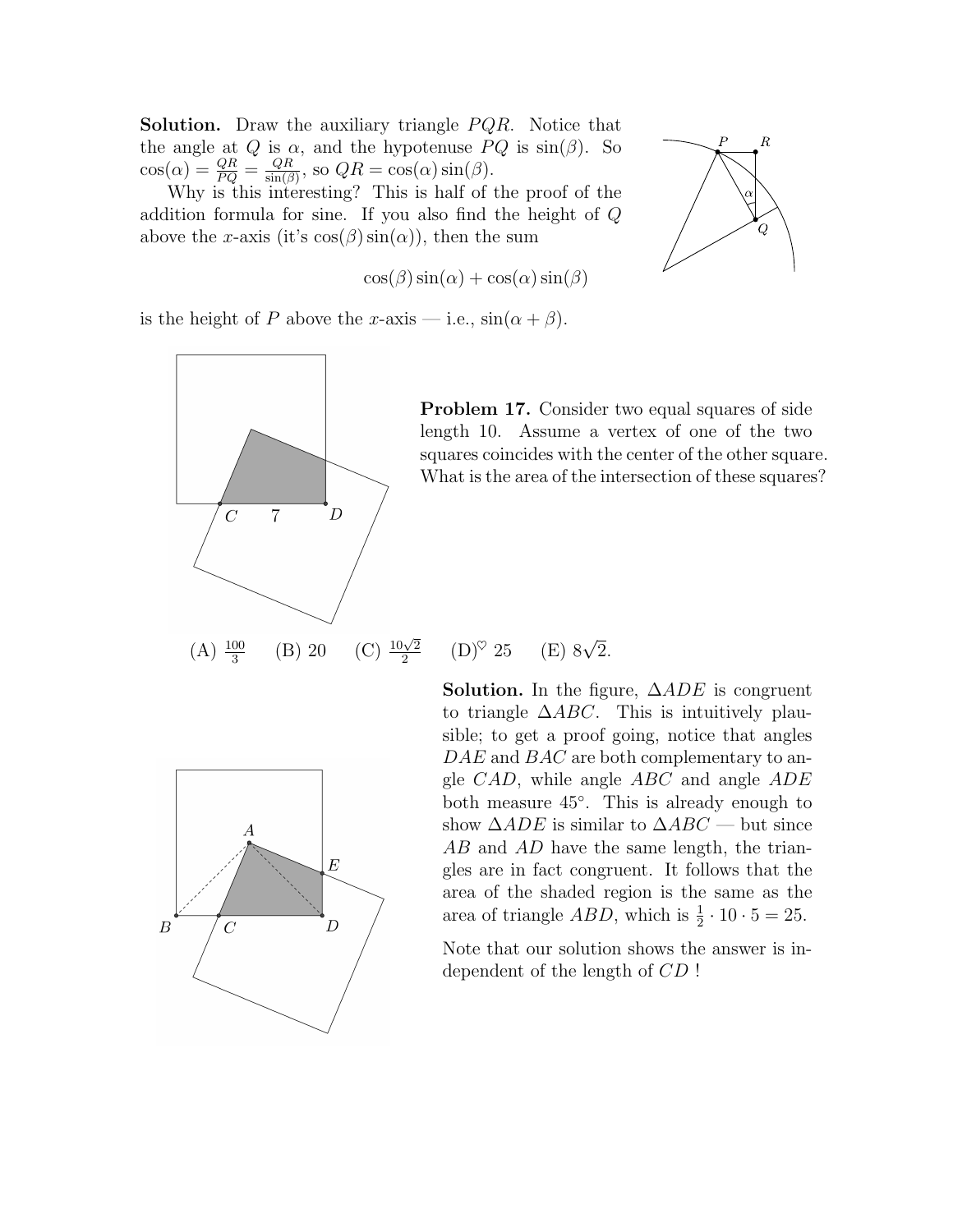

Problem 18. In the diagram shown, the letters  $a-f$  represent the areas of the regions. Which combination of  $a, b, c, d, e$  adds up to f?

(A)  $a + b + c + d + e$  (B)<sup> $\heartsuit$ </sup>  $a + c + e$  (C)  $a + b + d + e$  (D)  $b + c + d$  $(E)$  no combination is guaranteed to equal  $f$ 

**Solution.** Let p be the area of the unlabelled region adjacent to the left side of the rectangle, and let  $q$  be the area of the unlabelled region adjacent to the bottom. Let r be the area of the whole rectangle. Then

$$
p + f + d = \frac{1}{2}r,
$$
  

$$
q + f + b = \frac{1}{2}r,
$$

and

$$
a + b + c + d + e + f + p + q = r.
$$

Add the first two equations:

$$
p + q + 2f + d + b = r.
$$

Then subtract the third equation:

$$
f - a - c - e = 0.
$$

So  $f = a + c + e$ .

**Problem 19.** Think of a positive integer x. Multiply it by 3. Add up the digits. Multiply that by 3. Add the digits one last time. Is your number now 9? Let  $n$  be the smallest  $x$  such that your number at the end is not 9. What is the sum of the digits of  $n$ ?

(A) 5 (B) 6 (C) 8 (D) 9  $(E)^\heartsuit$  11

Solution. We work backwards. This process always gives a number divisible by 9. Therefore, the smallest possible final number not equal to 9 is 18. The smallest number whose digit sum is 18 is 99. We now look for the smallest number divisible by 3 whose digit sum is 33. This number is 6999. Dividing by 3 gives us  $n = 2333$ . To see that  $n = 2333$  is the smallest possible x, read this solution in reverse. (If  $x < 2333$ , then  $3x < 6999$ , so the digit sum is  $< 33$ , etc...) Thus, the answer is  $2 + 3 + 3 + 3 = 11.$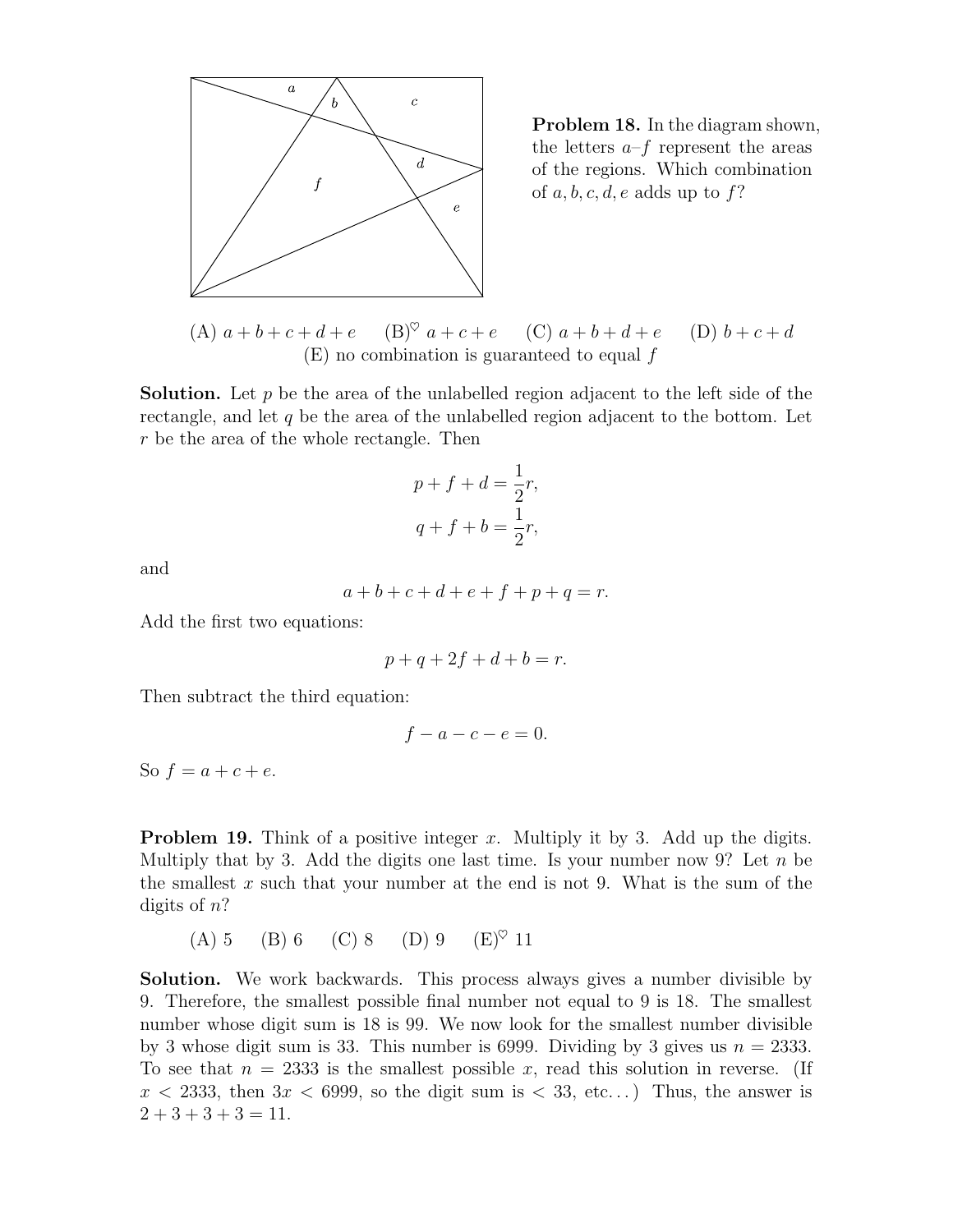**Problem 20.** Start with a cube. Connect the centers of the faces to create an octahedron. Connect the centers of the faces of the octahedron to form another cube. What is the ratio of the volume of the larger cube to the volume of the smaller cube?

(A) 6 (B) 8 (C) 9 (D)♥ 27 (E) 36

Solution.



For simplicity, assume that the initial cube has vertices at  $(\pm 1, \pm 1, \pm 1)$ , so the edge length is 2 and the volume is 8. The centers of the faces are  $(\pm 1, 0, 0), (0, \pm 1, 0)$ , and  $(0, 0, \pm 1)$ . For the octahedron, the center of each triangular face is the average of its vertices, e.g.,

$$
\frac{1}{3}((1,0,0) + (0,1,0) + (0,0,1)) = (\frac{1}{3}, \frac{1}{3}, \frac{1}{3}).
$$

Similarly,  $\left(\frac{1}{3}, \frac{1}{3}\right)$  $\frac{1}{3}, -\frac{1}{3}$  $(\frac{1}{3})$  is a vertex of the inner cube, which therefore has edge length  $\frac{2}{3}$  and volume  $\frac{8}{27}$ . Finally, the ratio of the larger

cube to smaller is  $8/\frac{8}{27} = 27$ .

Notice that we don't need the volume of the octahedron (which is  $\frac{4}{3}$ ) and that (unlike ciphering problem  $#3$ ) the ratio of the first volume to the third is **not** the square of the ratio of the first volume to the second.

**Problem 21.** Let  $r_1$ ,  $r_2$ ,  $r_3$ , and  $r_4$  be real roots of the polynomial

$$
x^8 - 6x^7 - 15x^4 - 6x + 1
$$

with  $r_1 \le r_2 \le r_3 \le r_4$ . What is  $r_1r_2 + r_3r_4$ ?

(A) −5 (B) 0 (C)♥ 2 (D) 3 (E) 5

**Solution.** Let  $f(x) = x^8 - 6x^7 - 15x^4 - 6x + 1$ . Since  $f(0) = 1$  while  $f(-1) = -1$ and  $f(1) = -25$ , we know  $f(x)$  has two roots a and b such that  $-1 < a < 0 < b < 1$ . Since  $f(x)$  is palindromic, we have  $f(x) = x^8 f(1/x)$ . Therefore if r is a root, then so is  $1/r$ . Thus,  $1/a$  and  $1/b$  are also real roots of  $f(x)$ .

According to Descartes' rule of signs, the number of positive roots of  $f(x)$  is either equal to the number of sign differences beween consecutive coefficients, or smaller than this by an even integer. Applied to our  $f(x)$ , we see that  $f(x)$  has at most two positive roots. Applying the same rule to  $f(-x)$  reveals that  $f(x)$  has at most two negative roots. So the real roots we found above —  $a, b, 1/a, 1/b$  — are all the real roots of  $f(x)$ . Since

$$
\frac{1}{a} < a < 0 < b < \frac{1}{b},
$$

we see that  $r_1r_2 + r_3r_4 = 1 + 1 = 2$ .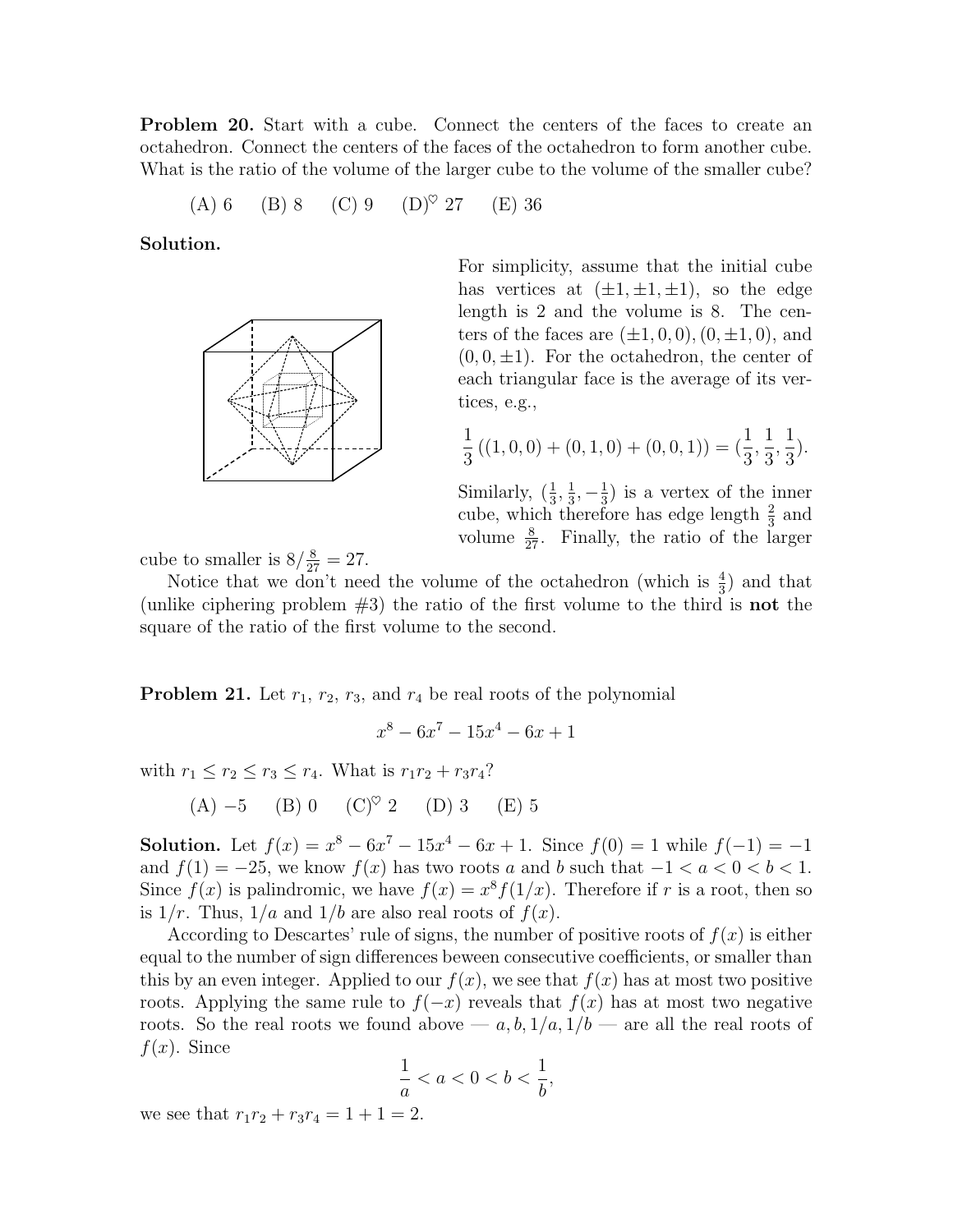<span id="page-10-0"></span>**Problem 22.** We all know that if a and b are the legs of a right triangle and c is the hypotenuse, then  $a^2 + b^2 = c^2$ . If instead we consider the equation

$$
a^{-2} + b^{-2} = x^{-2},
$$

what does  $x$  represent?

(A) the hypotenuse of the triangle (B) the perimeter  $(C)^\heartsuit$  the altitude (from hypotenuse to opposite vertex) (D) the area (E) the diameter of the inscribed circle

Solution. Notice that

$$
a^{-2} + b^{-2} = x^{-2} \Rightarrow \frac{1}{a^2} + \frac{1}{b^2} = \frac{1}{x^2} \Rightarrow \frac{a^2 + b^2}{a^2 b^2} = \frac{1}{x^2}
$$

$$
\Rightarrow \frac{c^2}{a^2 b^2} = \frac{1}{x^2}
$$

$$
\Rightarrow x^2 = \frac{a^2 b^2}{c^2}
$$

$$
\Rightarrow x = \frac{ab}{c}
$$

$$
\Rightarrow cx = ab
$$

$$
\Rightarrow \frac{1}{2}cx = \frac{1}{2}ab = \text{area.}
$$

Thus, x is the altitude from the hypotenuse.

**Problem 23.** Each point  $(p, q)$  in the unit square  $0 \leq p \leq 1$ ,  $0 \leq q \leq 1$  corresponds to a parabola  $y = x^2 + px + q$ . Let R be the region in the unit square corresponding those parabolas that intersect the line  $y = x$ . Which of the following is true about the area A of R?

$$
(A)^{\heartsuit} \ 0 \le A < \frac{1}{5} \quad (B) \ \frac{1}{5} \le A < \frac{2}{5} \quad (C) \ \frac{2}{5} \le A < \frac{3}{5} \quad (D) \ \frac{3}{5} \le A < \frac{4}{5} \quad (E) \ \frac{4}{5} \le A \le 1
$$

**Solution.** The parabola  $y = x^2 + px + q$  intersects  $y = x$  if and only if  $x^2 + px + q = x$ has a real solution, i.e.,  $x^2 + (p-1)x + q$  has a real root. This happens when the discriminant  $(p-1)^2 - 4q$  is nonnegative. The discriminant is 0 along the parabola  $q = \frac{1}{4}$  $\frac{1}{4}(p-1)^2$ , which has vertex at  $(p,q) = (1,0)$  and intersects the left-hand side of the unit square at  $(p, q) = (0, \frac{1}{4})$  $\frac{1}{4}$ ). We're interested in the region underneath this parabola. This lies inside the triangle with base 1 and height  $\frac{1}{4}$ , and so  $A < \frac{1}{8} < \frac{1}{5}$  $\frac{1}{5}$ .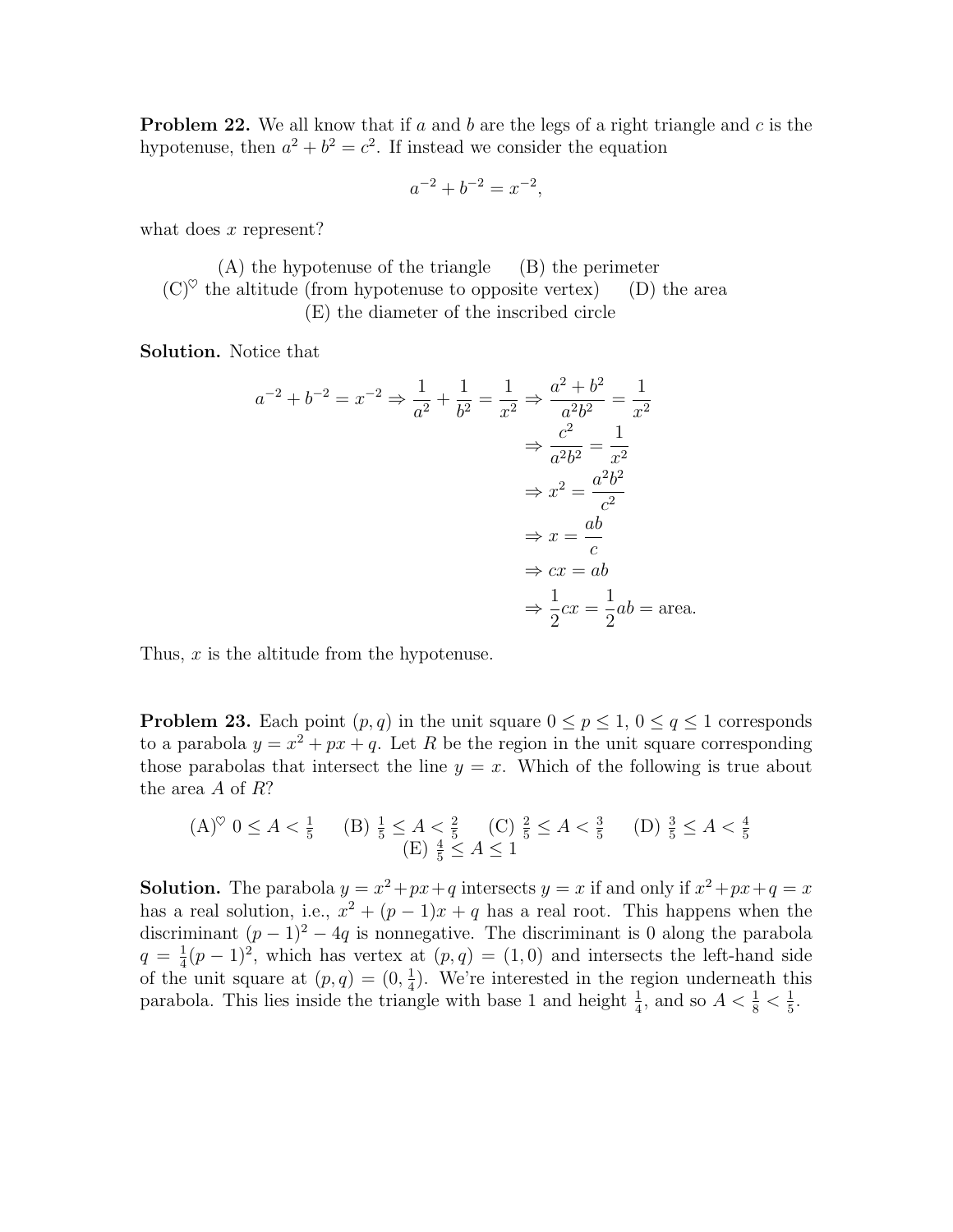

Using integral calculus, we can compute the exact area; it is  $\int_0^1$ 1  $\frac{1}{4}(p-1)^2 dp =$  $rac{1}{12}(p-1)^3$ 1  $\frac{1}{0} = \frac{1}{12}$ . Hence, a random parabola  $y = x^2 + px + q$  with  $0 \le p, q \le 1$ has a 1 in 12 chance of intersecting the line  $y = x$ .

Problem 24. Let three circles of radius 1 each intersect the others' centers and draw a small circle internally tangent to all three as in the figure below. What is the radius of the small circle?



**Solution.** Let  $A$ ,  $B$ ,  $C$ , and  $D$  be line segments as shown below.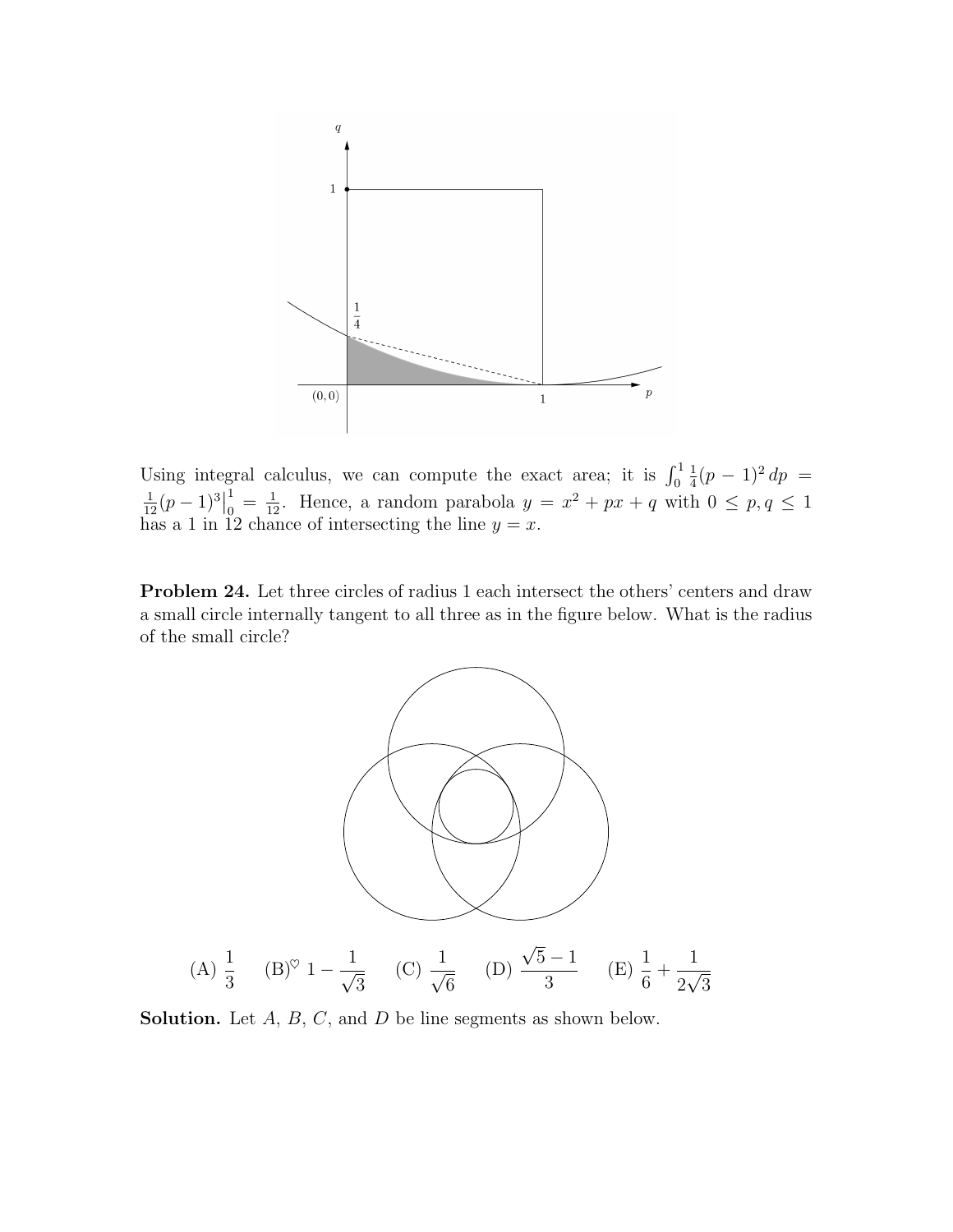

Letting the radius of the small circle be r, we immediately have  $|A| = 2 - r$ ,  $|B| = r$ , and  $|C| = 1 - r$ . By symmetry the centers of the large circle form an  $|B| = r$ , and  $|C| = 1 - r$ . By symmetry the centers of the large circle form an equilateral triangle with side length 1. The height of this equilateral triangle is  $\sqrt{3}/2$ , so we have  $|C| + |D| = \sqrt{3}$ , giving  $|D| = \sqrt{3} - 1 + r$ .

Now recall the *power of a point theorem*: Given a circle and an arbitrary point  $P$ , pass any ray through P intersecting the circle. The product of the distances from P to the points of intersection is independent of the initial ray.

Applied to our situation, with  $P$  taken as the center of the small circle, we find that  $|A||B| = |C||D|$ . Hence,

$$
(2-r)r = (1-r)\left(\sqrt{3}-1+r\right)
$$
  
\n
$$
\implies 2r - r^2 = \sqrt{3}-1 - r\sqrt{3} + 2r - r^2
$$
  
\n
$$
\implies r\sqrt{3} = \sqrt{3}-1
$$
  
\n
$$
\implies r = 1 - \frac{1}{\sqrt{3}}.
$$

**Problem 25.** Amber the ant and Byron the beetle have homes on opposite vertices of a unit cube. One day Amber and Byron arrange to meet. Both set off from their homes at the same time. Each walks along edges from vertex to vertex at a constant speed of one edge per minute, and each time one reaches a vertex they choose at random a neighboring edge to walk along (the choice might be to return along the edge they just took). What is the expected number of minutes it will take for them to find each other?

(A) 5 (B) 7 (C) 10 (D)<sup> $\heartsuit$ </sup> 13 (E) they never meet

Solution. First notice that instead of meeting at a vertex, Amber and Byron can only meet at the middle of an edge (since there will always be an odd number of edges between them when they are both at a vertex). Now we can relate the expected time  $E$  to itself. Let  $E_1$  be the expected time it takes to meet from a position where Amber